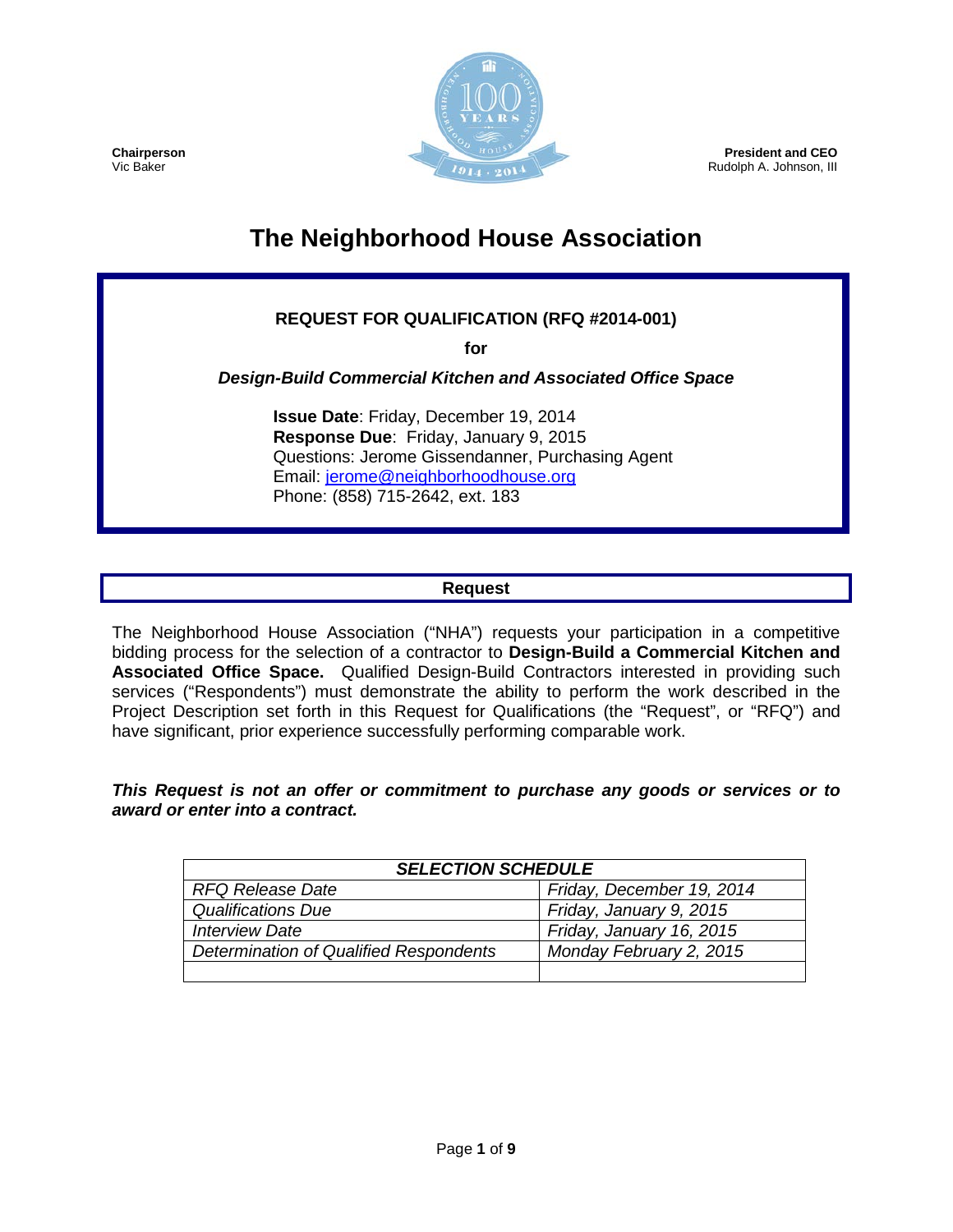# **About Neighborhood House Association**

Neighborhood House Association (NHA) is a California nonprofit, public benefit corporation and recognized as a 501(c)(3) tax-exempt organization with its administrative offices located at 5660 Copley Drive, San Diego, CA 92111. NHA operates a multi-purpose human service agency that facilitates leadership in communities and assists individuals and families. NHA operates fiftyfive (55) locations throughout San Diego County, delivering services that are designed to improve the quality of life through programs related to child development, feeding seniors and assisting them to live on their own, mental health services, housing and rental assistance, and related social services. Established in 1914 as a Settlement House to serve the growing immigrant population and incorporated in 1923, NHA programs currently include:

| <b>Adult Day Health Care</b>              | <b>HIV/AIDS Services</b>                                            |
|-------------------------------------------|---------------------------------------------------------------------|
| <b>Nutrition Services/Central Kitchen</b> | <b>Housing Counseling</b>                                           |
| <b>Emergency Services</b>                 | Project Enable and Friendship Clubhouse<br>(Mental Health Services) |
| <b>Head Start/Early Head Start</b>        | <b>Senior Service Center</b>                                        |

Neighborhood House Association produces and delivers meals including breakfasts, lunches, and snacks to 40 Head Start, preschool  $K-8<sup>th</sup>$  grade schools, and senior nutrition locations daily and is funded primarily by the United States Department of Agriculture Child and Adult Care Food Program, Head Start, and several food service vendor agreements with outside agencies.

NHA has adopted a corporate policy reaffirming its commitment to equal opportunity contracting. Small, local, disadvantaged, women-owned, and ethnic minority-owned businesses are encouraged to submit responses to this Request. A Respondent qualifies as a small business firm, if it meets the definition of "small business" as established by the Small Business Administration (13 CFR 121.201).

For further information, please refer to the NHA website: [www.neighborhoodhouse.org.](http://www.neighborhoodhouse.org/)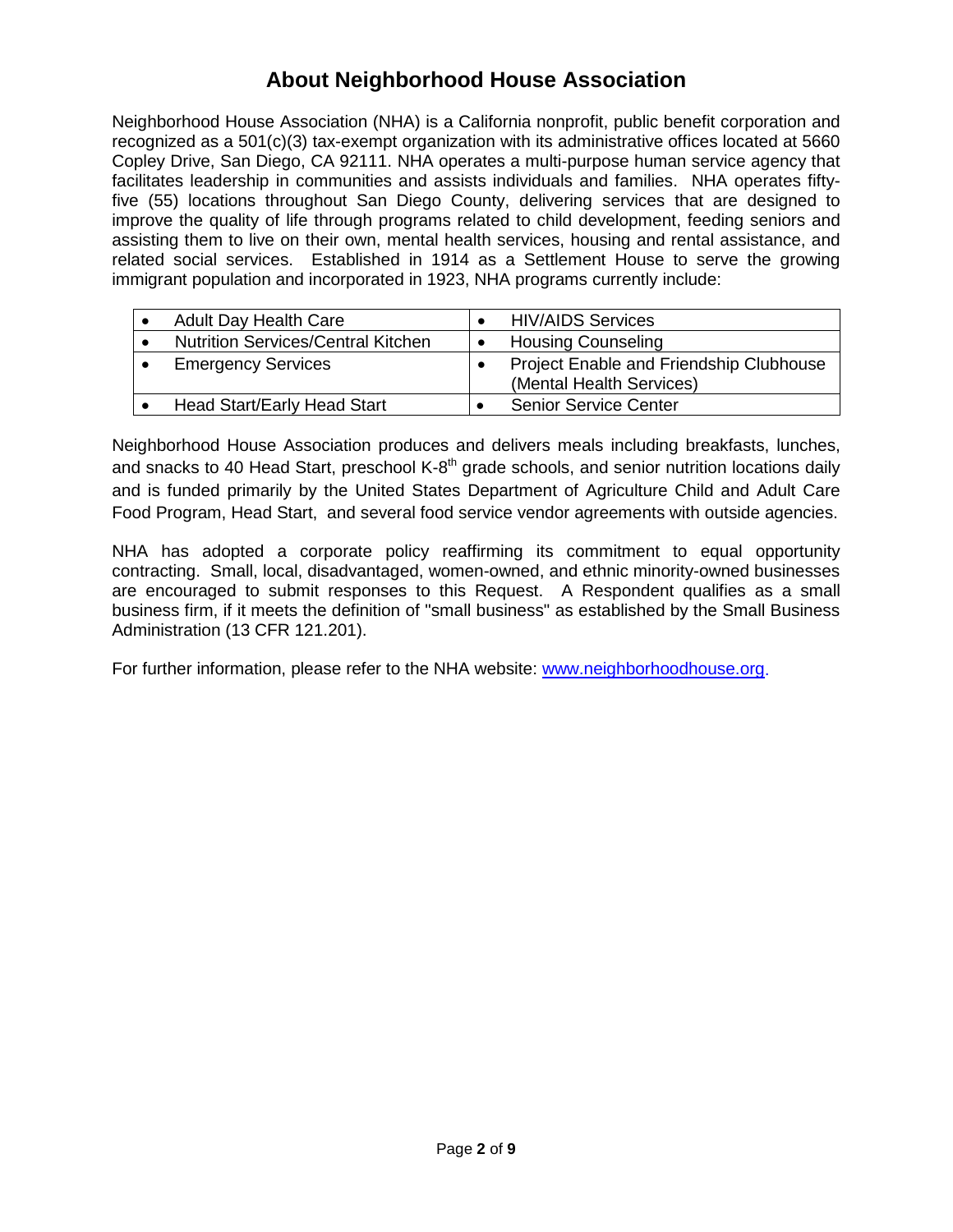# *A. PROJECT OBJECTIVE AND SUMMARY*

The Neighborhood House Association (NHA) has issued a Request for Qualifications (RFQ) to evaluate and select a Commercial Kitchen Design-Build Contractor to provide preconstruction, construction and equipment relocation services for the design and build-out of an existing *10,525 square foot* leased structure located at **7818 Wilkerson Ct., San Diego, CA 92111**. The facility after renovation will be home to NHA's Central Kitchen presently located at **1929 Hancock Street, San Diego, CA 92110**. Key considerations in the project will be the construction of a commercial grade kitchen and associated office space; minimum down time for the Central Kitchen operation during the time of the transition; complying with State and County of San Diego Department of Environmental Health and City requirements for food processing.

It is anticipated that the start date of this project which encompasses design/permit approvals, construction, construction management and equipment relocation and connection will be February 15, 2015 with delivery date of the relocated Central Kitchen with "Occupancy Permit" not later than June 15, 2015.

# **B. PROJECT DESCRIPTION**

NHA desires to engage the services of a Design-Build Contractor to build a commercial kitchen, (including associated office space) and remove, relocate and reinstall kitchen equipment from 1929 Hancock Street, San Diego, CA 92110 to **7818 Wilkerson Ct., San Diego, CA 92111.**

- 1. NHA will be receiving Qualification Statements for companies interested in providing Design-Build Contractor services for the attached conceptual floor plan and scope of work (Exhibits A-1 thru A-5).
- 2. The selected Design-Build Contractor will be responsible for all architectural planning and design, cost estimating schedule, value engineering, constructability review during the design and construction document phases, preparation of all construction documents with required architect and engineer seals, and the bonding, construction and warranty of the entire project.

# **C. REQUESTED SUBMISSION**

Submissions must follow the format outlined below and be signed by an officer or principal with the authority to contractually bind the firm.

- 1. A separate transmittal letter, front and back covers
- 2. Proposal Cover Page
- 3. Be contained in a document not to exceed fifteen (15) single sided pages including whatever pictures, charts, graphs, tables, and text the respondent deems appropriate to be part of the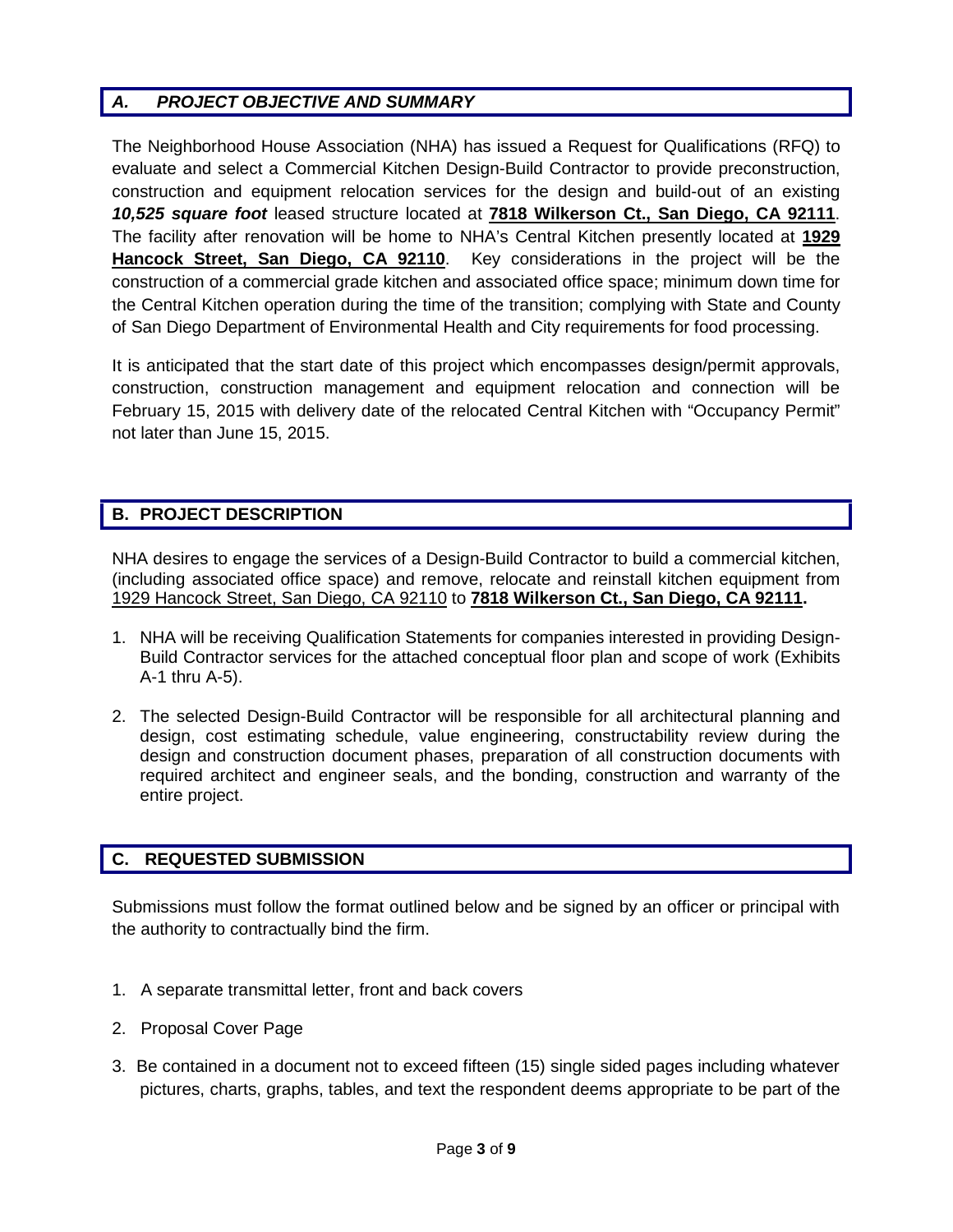review of the firm's qualifications. Blank section/numerical dividers will not be counted in the page limit.

- 4. Page size is limited to 8-1/2 X 11 inches with basic text information no smaller than 12-point.
- 5. Submit three (3) copies of the information requested in this Request for Qualification in the sequence and format provided, including experience and references.
- 6. Table of Contents
- 7. General Firm Information
	- a. Firm name, address, phone (including contractor and design professional).
	- b. Type of organization and contact person
	- c. Address from which the project will be managed
	- d. Brief history/profile of the firms (contractor and subcontractor if applicable)
- 8. Experience
	- a. Overall design-build experience
	- b. Previous experience constructing, rehabilitating or remodeling commercial kitchens of similar size and scope to Exhibits A-1 thru A-5.
	- c. List experience with the County of San Diego's Food Facility Plan, Inspection Review and Permitting Process.
	- d. At least two (2) Commercial Kitchen projects for which respondent has served as the General Contractor in the San Diego area. Include project name, owner, date of completion and any other pertinent information.
- 9. Technical Competence
	- a. Provide a construction and project management team or organizational chart showing key members of the design-build team and areas of expertise.
	- b. Indicate the qualifications of the Respondents construction and design staff to be assigned to the project. Provide resumes of key team members.
- 10. References

List three (3) references two of which must be for projects in the San Diego Area for which similar services have been provided. Include project name, owner, address, date of completion. Up to three (3) letters of reference may also be included.

11. Supplemental Material

Provide other pertinent information and/or firm brochure material or website that may be of assistance in evaluating the qualifications of the Design-Build Contractor.

# 12. *The Respondent's Qualification's must be submitted to the address provided below*:

*Neighborhood House Association Attn: Jerome Gissendanner, Purchasing Procurement Division – RFQ# 2014-001 5660 Copley Drive San Diego, CA 92111*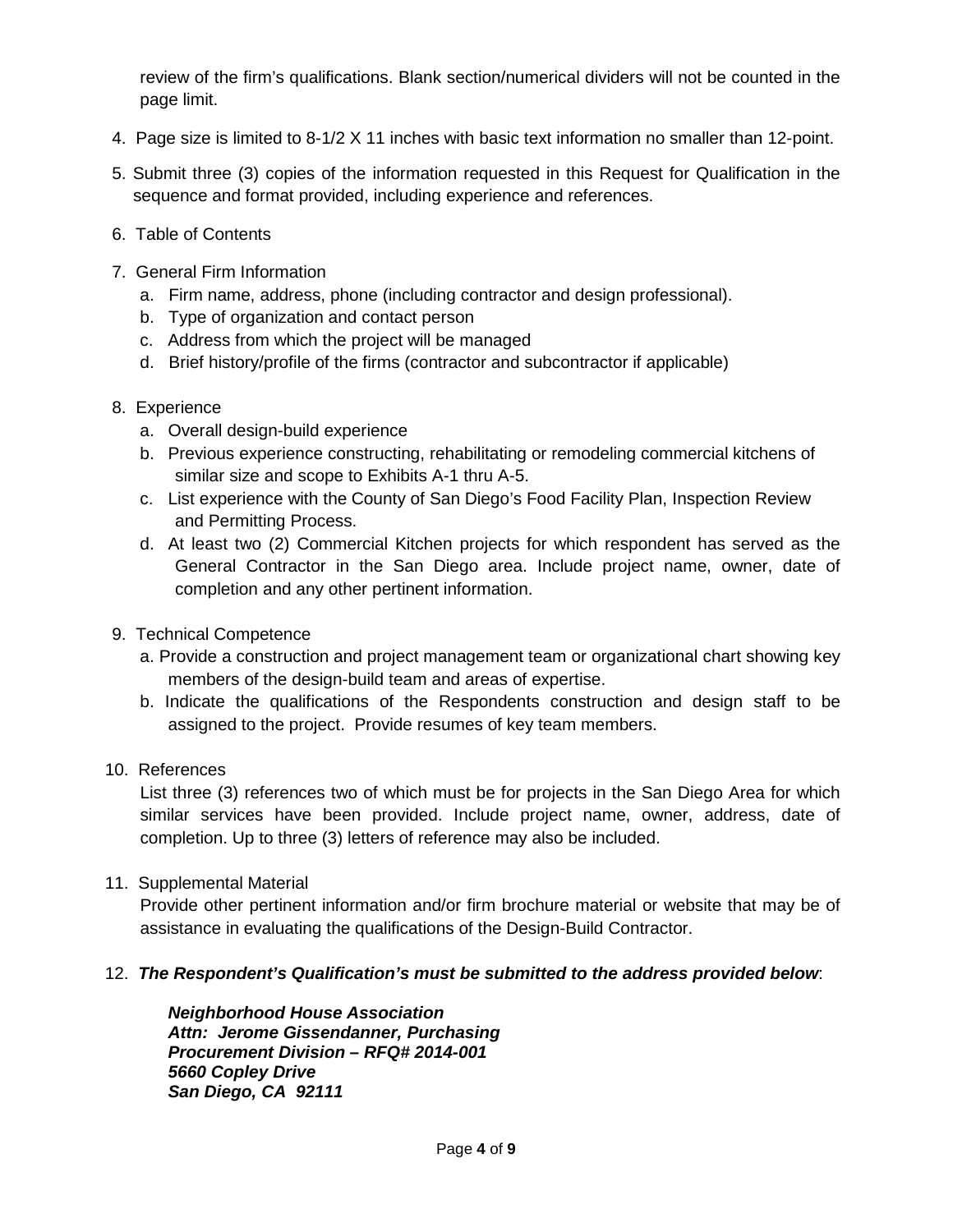*13. Submittal Deadline*. Submittals must be received by **5:00 PM (PST),** Friday, January 9, 2015.

#### **Qualifications received after the submittal deadline will be rejected**.

#### **D. SELECTION PROCESS**

This Request is seeking to identify the Respondent(s) most qualified to provide the Services. NHA, in its sole discretion, will determine the most qualified Respondent(s) to provide the Services, based on the information in the response submittals. The Respondent(s) may be asked to interview with NHA representatives, make an oral presentation and/or respond to questions regarding the submittal response. NHA may elect to negotiate pricing with one or more of the most qualified Respondents. NHA, in its sole discretion, will make its final selection of the Respondent(s) whose experience, expertise, reputation, capabilities and past performance is determined to be best suited for the performance of the Services. NHA's decision is final and is not subject to any form of administrative review, appeal or protest.

Determination of Qualified Respondents. It is expected that a decision of those Respondent(s) deemed qualified will be made by February 2, 2015*.*

# **E. COMPLIANCE WITH STATE AND FEDERAL LAWS**

#### **1. Copeland Anti-kickback Act**

Contractor, and any subcontractor hired by Contractor to perform on its behalf hereunder, will comply with the Copeland "Anti-Kickback" Act (18 U.S.C. 874), as supplemented by the Department of Labor Regulations (29 C.F.R. Part 3, "Contractors and subcontractors on public building or public work financed in whole or in part by loans or grants from the United States").

#### **2. Davis-Bacon Act**

Contractor, and any subcontractor hired by Contractor to perform on its behalf hereunder, shall comply with the Davis-Bacon Act (40 U.S.C. §§ 276a to 276a-7) and as supplemented by Department of Labor Regulations (29 CFR Part 5, "Labor standards provisions applicable to contracts governing federally financed and assisted construction"), which includes the requirement that the correct scale of wages to be paid be posted by the Contractor in a prominent and easily accessible location at the HHS funded worksite.

#### **3. Hatch Act**

Contractor, and any subcontractor hired by Contractor to perform on its behalf hereunder, will comply with the provisions of the Hatch Act (5 U.S.C. §§ 1501 -1508, and 7324 - 7328), which limits the political activity of the employee.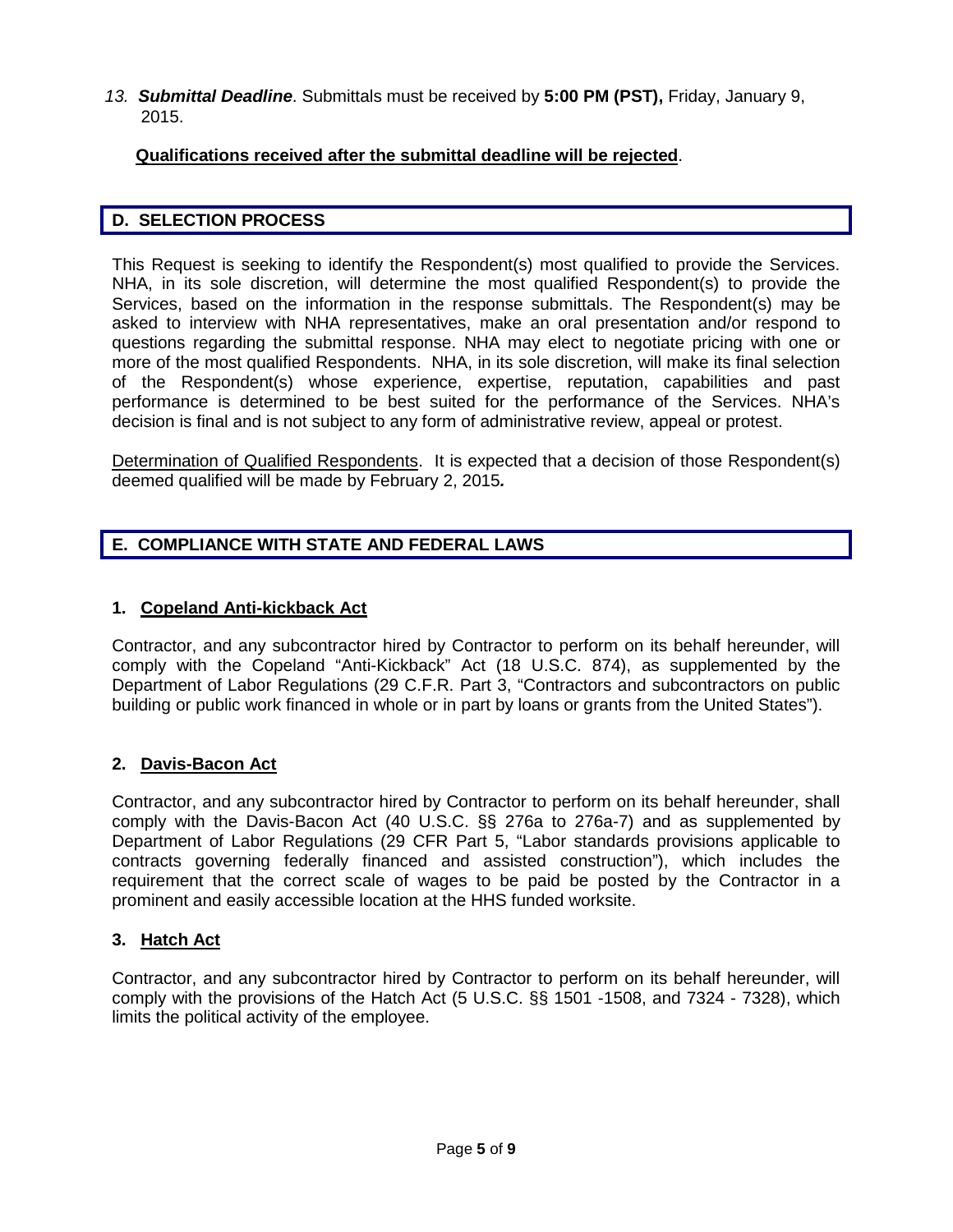# **4. Debarment Status**

Contractor assures and certifies to NHA that it and any subcontractor hired by Contractor to perform on its behalf hereunder, are not currently suspended, debarred, or otherwise prohibited (i) by the federal government from bidding on, accepting or being awarded federally funded contracts, either as a contractor or subcontractor; or (ii) by the state of California from bidding on, accepting or being awarded public works contracts, either as a contractor or subcontractor. Contractor agrees to inform NHA within forty-eight (48) hours of any change in its debarment status.

# **5. Federal Nondiscrimination Statement**

The U.S. Department of Agriculture prohibits discrimination against its customers, employees, and applicants for employment on the bases of race, color, national origin, age, disability, sex, gender identity, religion, reprisal, and where applicable, political beliefs, marital status, familial or parental status, sexual orientation, or all or part of an individual's income is derived from any public assistance program, or protected genetic information in employment or in any program or activity conducted or funded by the Department. (Not all prohibited bases will apply to all programs and/or employment activities.)

If you wish to file a Civil Rights program complaint of discrimination, complete the USDA Program Discrimination Complaint Form found online at <http://www.ascr.usda.gov/> complaint\_filing\_cust.html, or at any USDA office, or call (866) 632-9992 to request the form. You may also write a letter containing all of the information requested in the form. Send your completed complaint form or letter to us by mail at U.S. Department of Agriculture, Director, Office of Adjudication, 1400 Independence Avenue, S.W., Washington, D.C. 20250-9410, or by fax (202) 690-7442 or by email at program.intake@usda.gov. Individuals who are deaf, hard of hearing or have speech disabilities may contact USDA through the Federal Relay Service at (800) 877-8339; or (800) 845-6136 (Spanish).

USDA is an equal opportunity provider and employer.

# **F. INDEMNIFICATION, INSURANCE, BONDS AND LIEN RELEASES**

#### **1. Insurance**

Contractor shall, at its sole cost and expense, procure and maintain, throughout the term of this Contract, the insurance set forth herein. All insurance policies shall be issued by an insurance company authorized by law to conduct business in the State of California, subject to Corporation's approval. Prior to commencing performance of this Contract, Contractor shall provide Corporation original insurance certificates evidencing the following, required, coverage within ten (10) calendar days after its receipt of the "Notice of Award":

(1) Commercial General Liability (CGL) policy with coverage(s) as broad and as encompassing as CGL in the occurrence form, and providing coverage against claims for bodily injury or death and property damage occurring in or upon the Center or the Project site, and arising out of Contractor's and its employees', subcontractors', agents' and authorized representatives' performance of this Contract. Such insurance shall be primary and non-contributory with any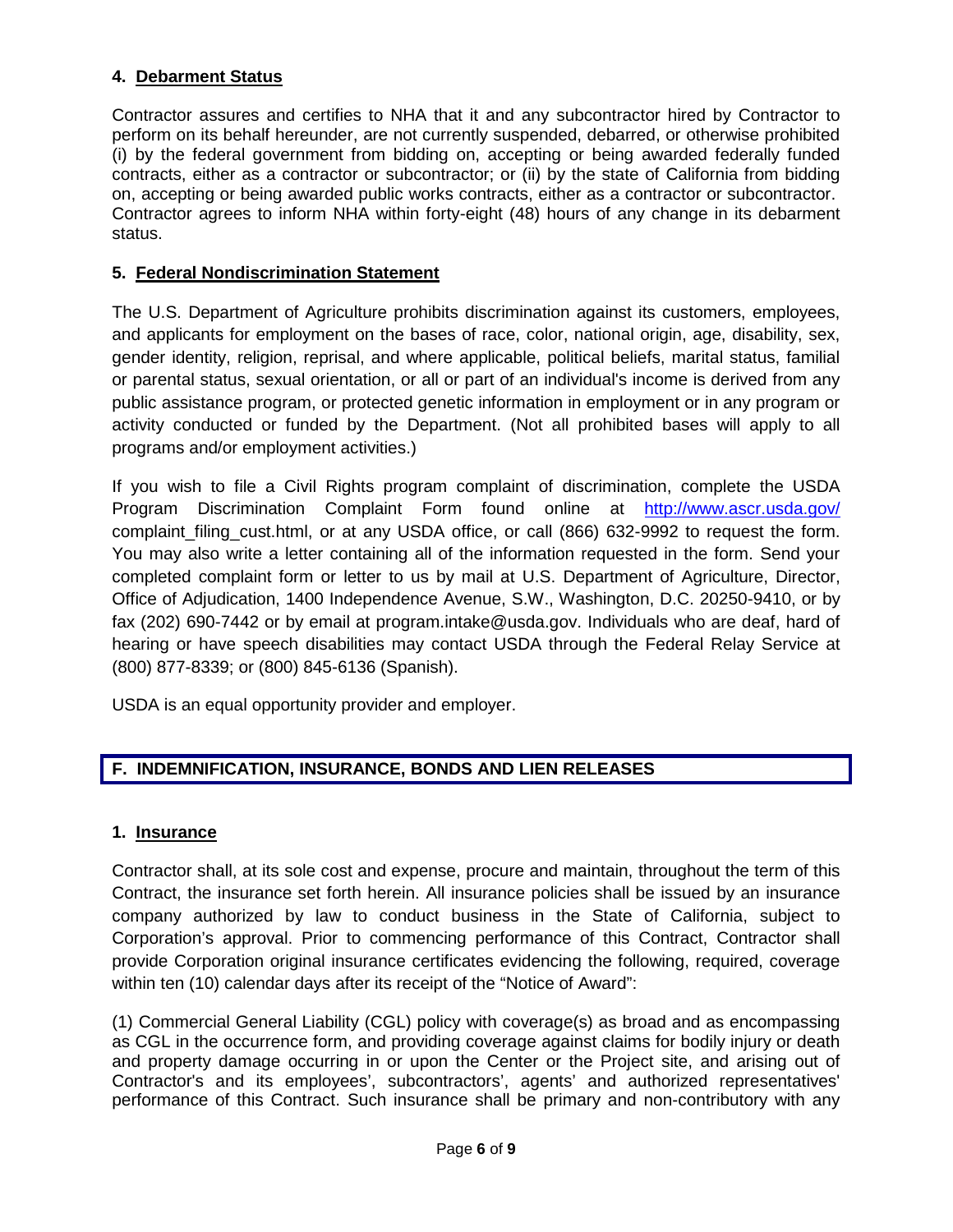other coverage, including Corporation's, and shall afford immediate defense and indemnification of Corporation to the limit of not less than one million dollars (\$1,000,000.00). Such insurance shall waive any right of subrogation against Corporation;

(2) Employer's Liability insurance with the following limits: □Bodily Injury by Accident - \$1,000,000.00 each accident

□Bodily Injury by Disease - \$1,000,000.00 policy limit

Bodily Injury by Disease - \$1,000,000.00 each employee

(3) Commercial Automobile Liability, or Business Auto coverage with limits not less than one million dollars (\$1,000,000.00) for each occurrence, combines single limit for bodily injury or death and/or property damage, covering owned, non-owned and hired automobiles, including loading and unloading operations;

(4) Workers' Compensation insurance as required by the laws of the State of California.

The above described insurance policies (collectively, the "Policies") must include the following additional insured endorsement language:

*"The Neighborhood House Association (NHA), and its members, officers, directors, agents and employees are named as additional insured and are provided the same coverage as the named insured, including the cost of defense against claims for bodily injury or death and property damage occurring in or upon or resulting from the insured's use or occupancy of the Center or the Project site, or arising out of the insured's or its members', officers', directors', employees', agents', or subcontractors' performance or non-performance of this Contract between the insured and NHA, unless such claim is determined by a court of competent jurisdiction to have arisen from the sole or gross negligence or the willful misconduct of an additional insured. The named insured's coverage is primary and shall not require contribution from the additional insured's insurance coverage."* 

The Policies shall provide for not less than thirty (30) days prior written notice of cancellation to Corporation as the certificate holder. Contractor and Corporation agree that the specified coverage or limits of insurance in no way limits the liability of Contractor. Contractor shall maintain the required insurance coverage and endorsements throughout the term of this Contract.

# **2. Bonds**

(1) *A bid guarantee from each bidder equivalent to five percent of the bid price.* The ''bid guarantee'' shall consist of a firm commitment such as a **bid bond**, certified check, or other negotiable instrument accompanying a Proposal/Quote as assurance that the bidder shall, upon acceptance of his bid, execute such contractual documents as may be required within the time specified.

(2) A **performance bond** on the part of the contractor for 100 percent of the contract price. A ''performance bond'' is one executed in connection with a contract to secure fulfillment of all the contractor's obligations under such contract.

(3) A **payment bond** on the part of the contractor for 100 percent of the contract price. A ''payment bond'' is one executed in connection with a contract to assure payment as required by statute of all persons supplying labor and material in the execution of the work provided for in the contract.

(4) Where bonds are required in the situations described herein, the bonds shall be obtained from companies holding certificates of authority as acceptable sureties pursuant to 31 CFR part 223, ''Surety Companies Doing Business with the United States.''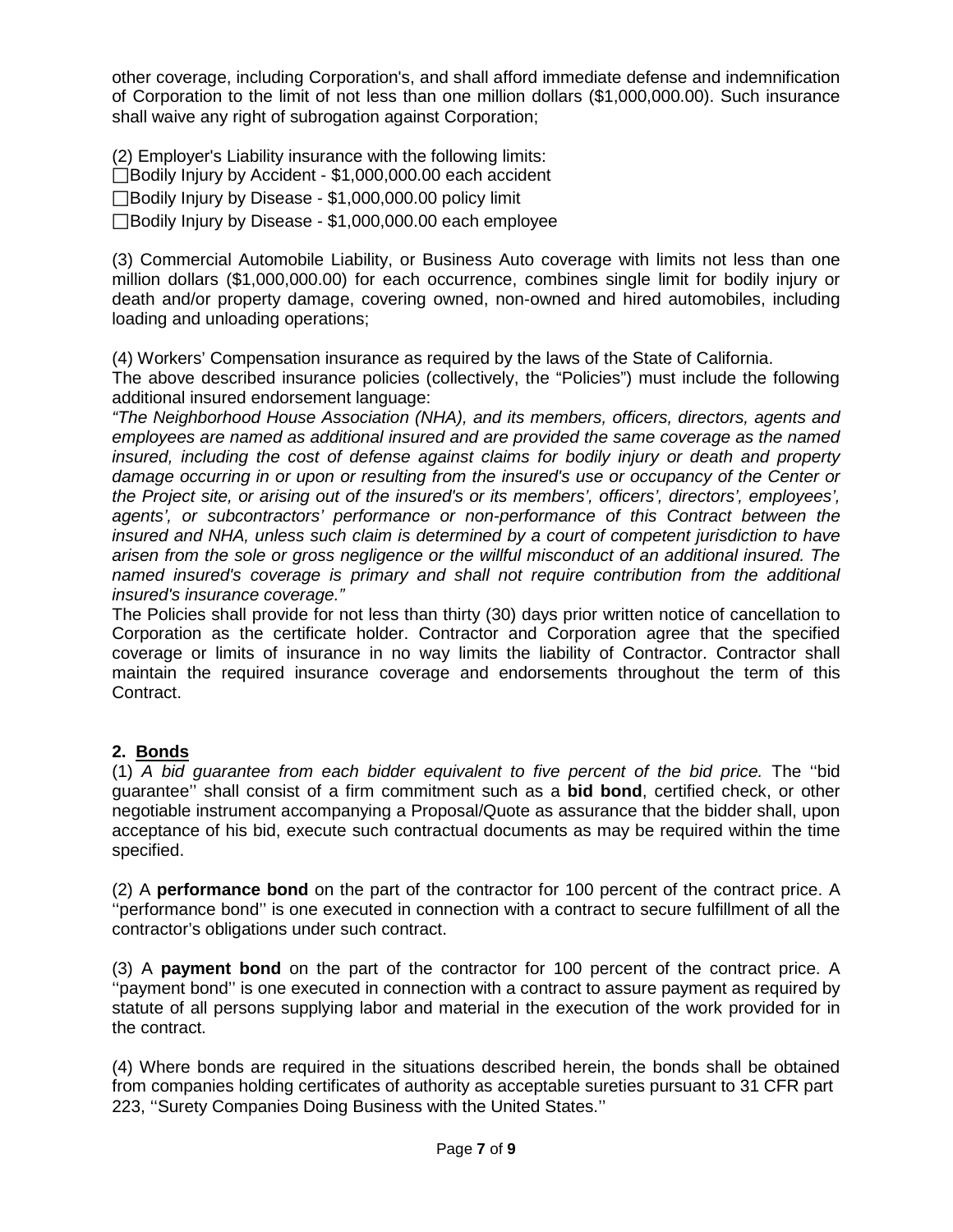All negotiated contracts (except those for less than the simplified acquisition threshold) awarded by recipients shall include a provision to the effect that the recipient, the HHS awarding agency, the U.S. Comptroller General, or any of their duly authorized representatives, shall have access to any books, documents, papers and records of the contractor which are directly pertinent to a specific program for the purpose of making audits, examinations, excerpts and transcriptions. All contracts, including small purchases, awarded by recipients and their contractors shall contain the procurement provisions of appendix A to this part, as applicable.[59 FR 43760, Aug. 25, 1994, as amended at 61 FR 11747, Mar. 22, 1996; 62 FR 41878, Aug. 4, 1997]

#### **G. CONTRACTING PROCESS**

Neither this Request nor the selection of a Respondent will create a binding commitment on NHA. Upon completion of the selection process, NHA will award a contract to the party(ies) whom it elects to provide the Services in this Request. **Disclaimers:** NHA anticipates a single contractor will be selected as a result of this Request; however, NHA reserves the right, in its sole discretion, to award contracts to multiple contractors, to perform apportionments of the Services. NHA further reserves the right, in its sole discretion, to reject any or all response submittals, waive any informalities in this process or the submittal requirements; and/or cancel, in whole or in part, this Request.